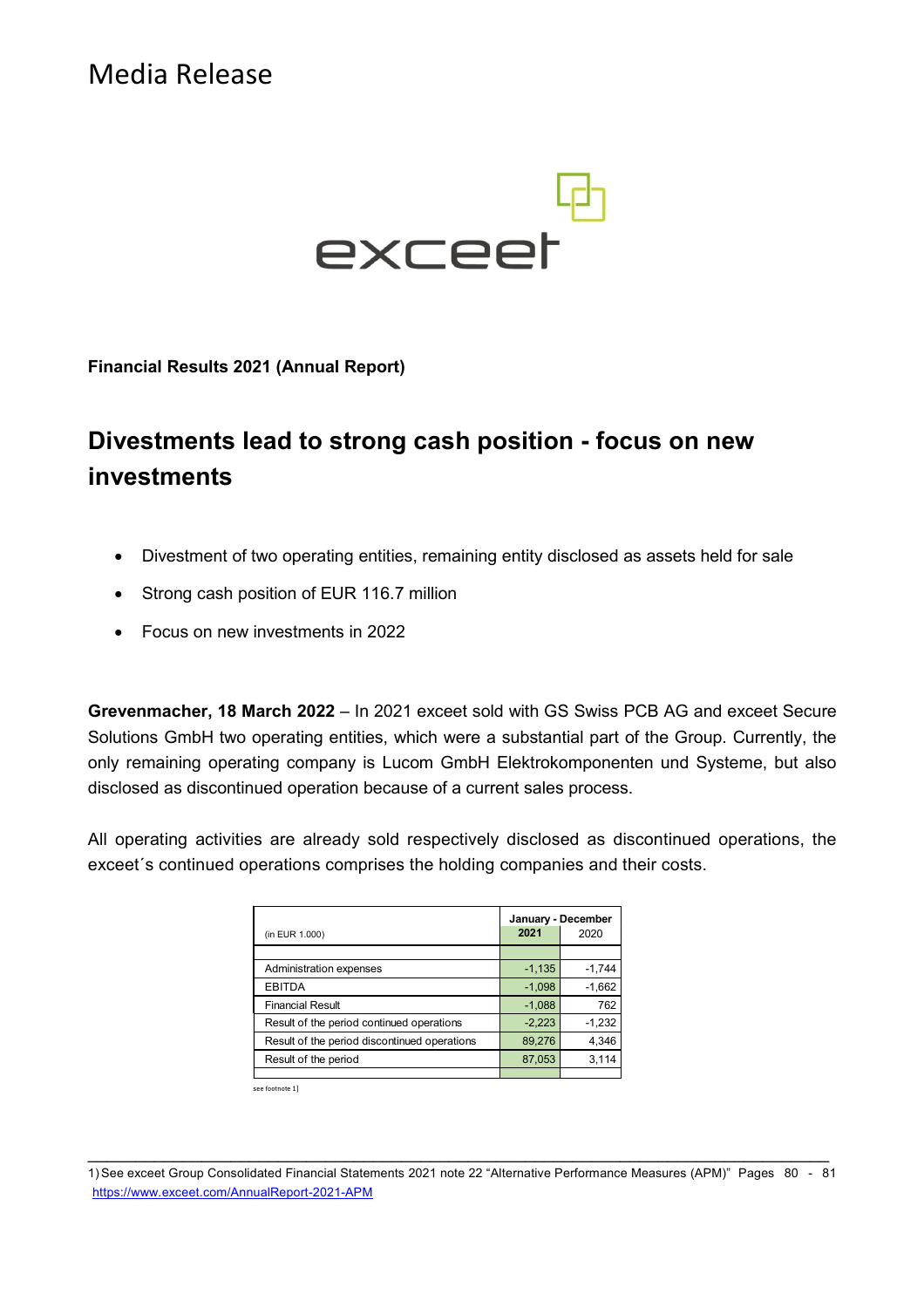The financial result includes interests received and interests paid for deposits and FX-differences mainly caused by CHF/EUR.

The result of discontinued operations comprises the operating result of the companies including the costs of transaction for sale and the gain of disposals. The discontinued operations consist of the sold exceet Secure Solutions GmbH and GS Swiss PCB AG. Also included is Lucom GmbH Elektrokomponenten und Systeme, which is classified as for sale according to IFRS 5.

The balance sheet positions are significantly influenced by the divestment of two companies and the discontinued operation disclosure of the remaining operating company.

As of 31 December 2021, the total assets of exceet Group amounted to EUR 122.5 million, compared to EUR 57.2 million as of 31 December 2020. The significant change came from the gain of disposals of the two companies, reflected in profit of the year and cash increase.

The non-current assets amounted to EUR 0.7 million (31.12.2020: EUR 28.4 million).

Current assets amounted to EUR 121.8 million at 31.12.2021, compared to EUR 28.8 million at 31.12.2020. The position cash and cash equivalent amounted to EUR 116.8 million at 31.12.2021 (31.12.2020: EUR 16.6 million) because of the sales of GS Swiss PCB AG and exceet Secure Solution GmbH.

As of 31 December 2021, exceet Group's equity amounted to EUR 118.2 million, against EUR 40.6 million as of 31 December 2020. This represents an Equity Ratio<sup>1</sup> of 96.5 % (2020: 70.9%).

The other current liabilities amounted to EUR 2.4 million at 31.12.2021 compared to EUR 0.6 million at 31.12.2020 because of outstanding payments for transaction costs at the balance sheet date of EUR 2.2 million and the liability for derivative financial instruments amounted to EUR 0.7 million based on the valuation of a CHF/EUR forward contract at 31.12.2021 (31.12.2020: EUR 0.0 million).

The total amount of current liabilities decreased to EUR 4.3 million (31.12.2020: EUR 8.8 million). The decrease comes from the sales of GS Swiss PCB AG and exceet Secure Solutions GmbH.

Cashflow from operating activities contributed EUR 4.0 million (2020: EUR 7.4 million), investing cashflow amounted of EUR 97.6 million due to the divestments (2020: EUR 6.7 million). Payments of finance liabilities of EUR 3.2 million (2020: EUR 0.7 million and additionally EUR 35.1 million for special dividend distribution) and an effect from exchange rates of minus EUR 1.9 million (2020: EUR 0.2 million) are the other cashflow positions in 2021.

\_\_\_\_\_\_\_\_\_\_\_\_\_\_\_\_\_\_\_\_\_\_\_\_\_\_\_\_\_\_\_\_\_\_\_\_\_\_\_\_\_\_\_\_\_\_\_\_\_\_\_\_\_\_\_\_\_\_\_\_\_\_\_\_\_\_\_\_\_\_\_\_\_\_\_\_\_ 1) See exceet Group Consolidated Financial Statements 2021 note 22 "Alternative Performance Measures (APM)" Pages 80 - 81 https://www.exceet.com/AnnualReport-2021-APM